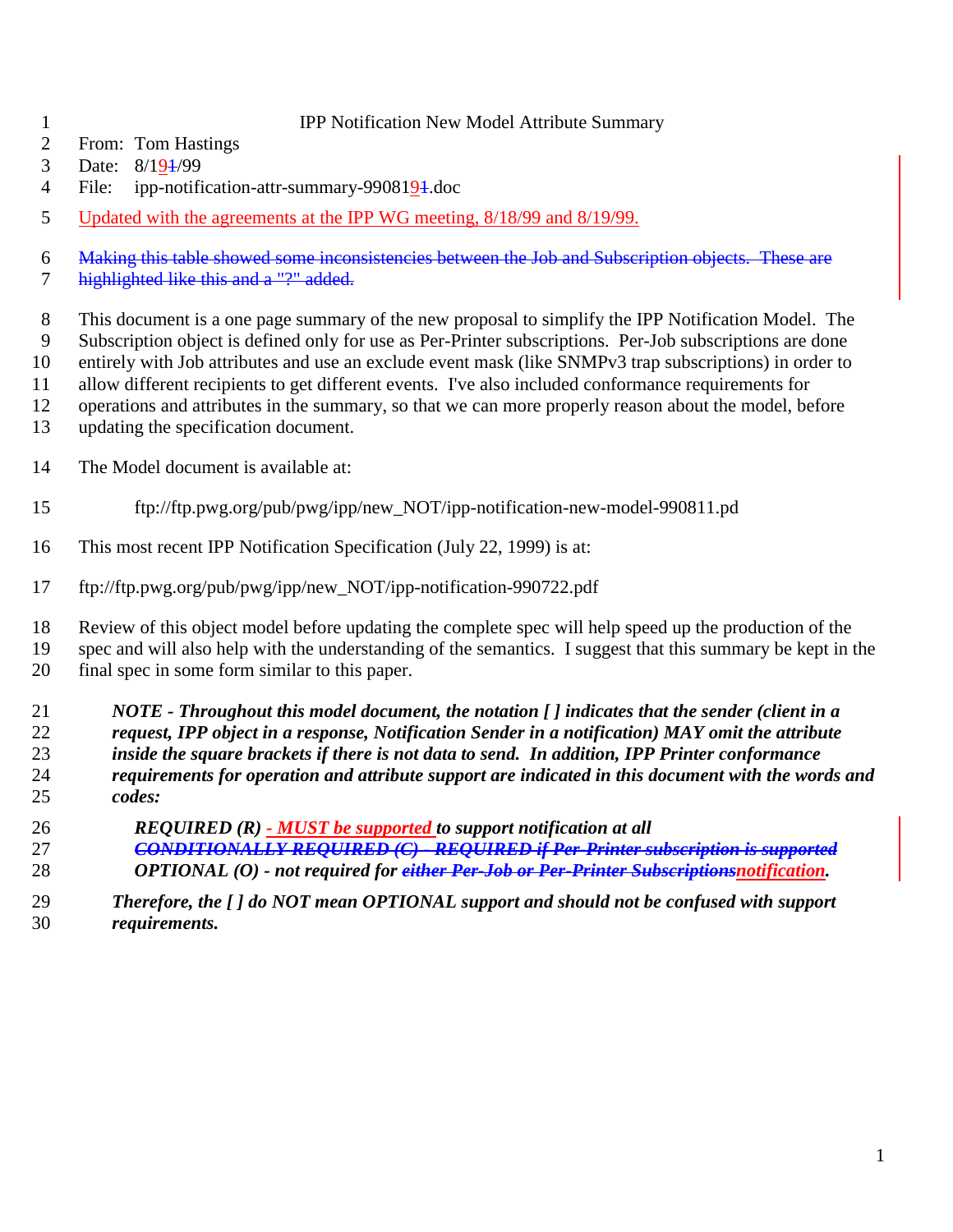31

## 32 **1 New IPP Notification Operations**

- 33 This new proposed IPP object model add the Subscription object (to the Job and Printer objects), but only
- 34 for the Per-Printer subscriptions.
- 35 The following operations are defined for Per-Job Subscriptions and Per-Printer Subscriptions:

### 36 *1.1 Per-Job Subscriptions - new model*

| Job object related:             | salient inputs besides printer-uri                   |
|---------------------------------|------------------------------------------------------|
| job creation operations         | 1setOf {recipients, [events,][content-type,][user-   |
|                                 | data,  - [exclude event mask][charset, ][natural-    |
|                                 | $language$ }                                         |
| Get-Job-Attributes              | job-id, [requested-attributes]                       |
| Set-Job-Subscription Attributes | job-id, 1setOf { [recipients, ] [events, ] [content- |
|                                 | type, J[user-data,] <del>[exclude event</del> -      |
|                                 | mask [charset, ] [natural-language] }                |

37

#### 38 *1.2 Per-Printer Subscriptions - new model*

| Printer object related:             | salient inputs beside printer-uri:                 |
|-------------------------------------|----------------------------------------------------|
| Get-Printer-Attributes              | [requested-attributes]                             |
|                                     |                                                    |
| Subscription object related:        | salient inputs besides printer-uri:                |
| Create-Printer-Subscription         | recipients, [events,] [content-type,] [user-data,] |
|                                     | [exclude event mask,] [charset,][natural-          |
|                                     | languages, [Ilease-time-requested,] [persistence-  |
|                                     | requested                                          |
| Get-Printer-Subscription-Attributes | subscription-id, [requested-attributes]            |
| Get-Printer-Subscriptions           | [my-printer-subscriptions,] [requested-attributes] |
| Renew-Printer-Subscription          | subscription-id, [lease time-requested]            |
| Cancel-Printer-Subscription         | subscription-id                                    |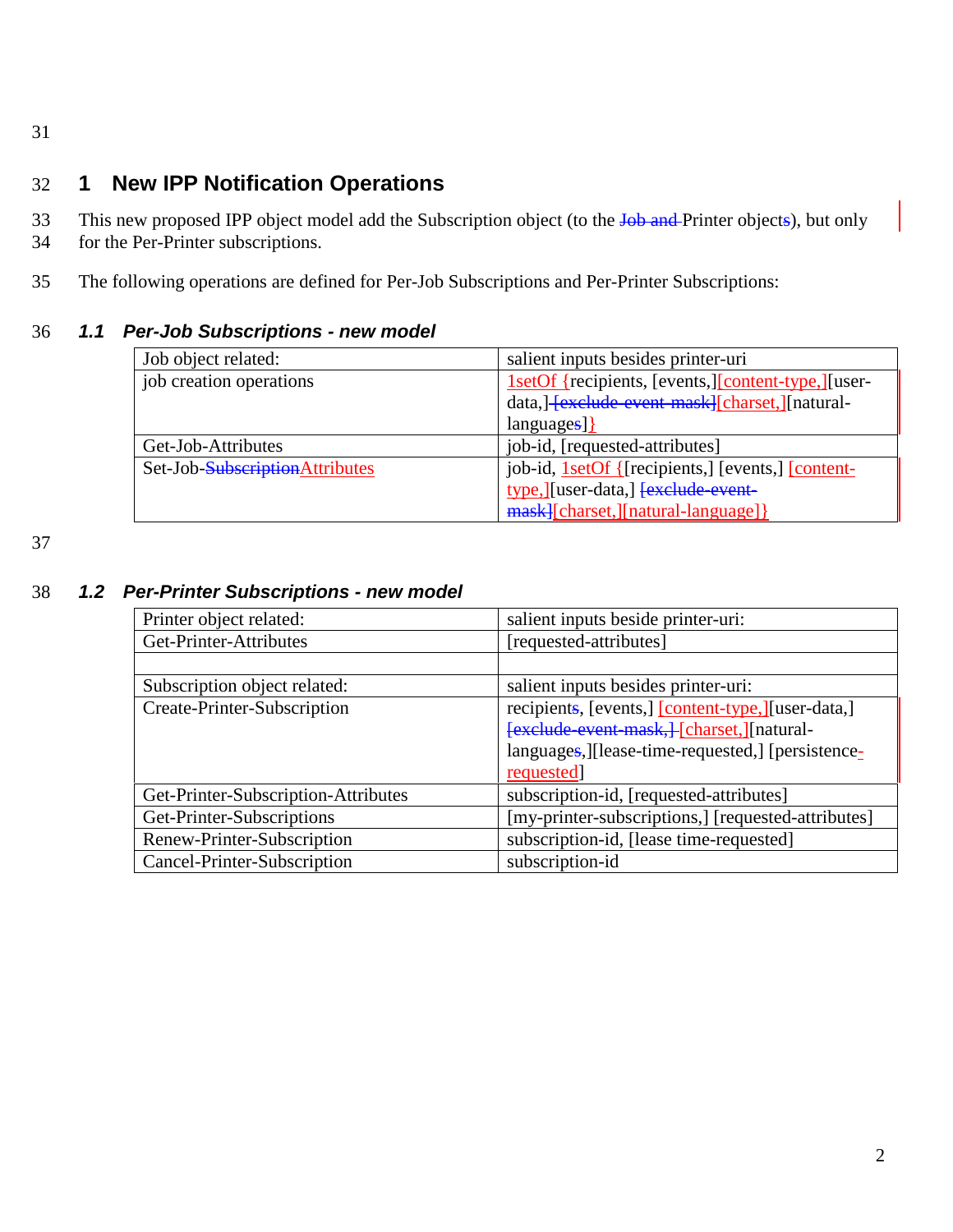|            |                                                            | Objects                    |                                                 | Notification content                                 | Job operations                      |                                  | Subscription operations                 |                           |                            |
|------------|------------------------------------------------------------|----------------------------|-------------------------------------------------|------------------------------------------------------|-------------------------------------|----------------------------------|-----------------------------------------|---------------------------|----------------------------|
| Attributes | Job<br>coll<br>ect <sub>1</sub><br>$\underline{\text{on}}$ | Subscr<br>iption<br>object | $\mathsf{I}$ Job<br>Notificat<br>10n<br>Content | Printer<br>Notificat  <br>10 <sub>n</sub><br>Content | Job<br>Creation<br>Validate<br>-Job | Set-<br>Job-<br>Subscri<br>ption | Create-<br>Printer-<br>Subscri<br>ption | Renew<br>Subscr<br>iption | Cancel<br>Subscr<br>iption |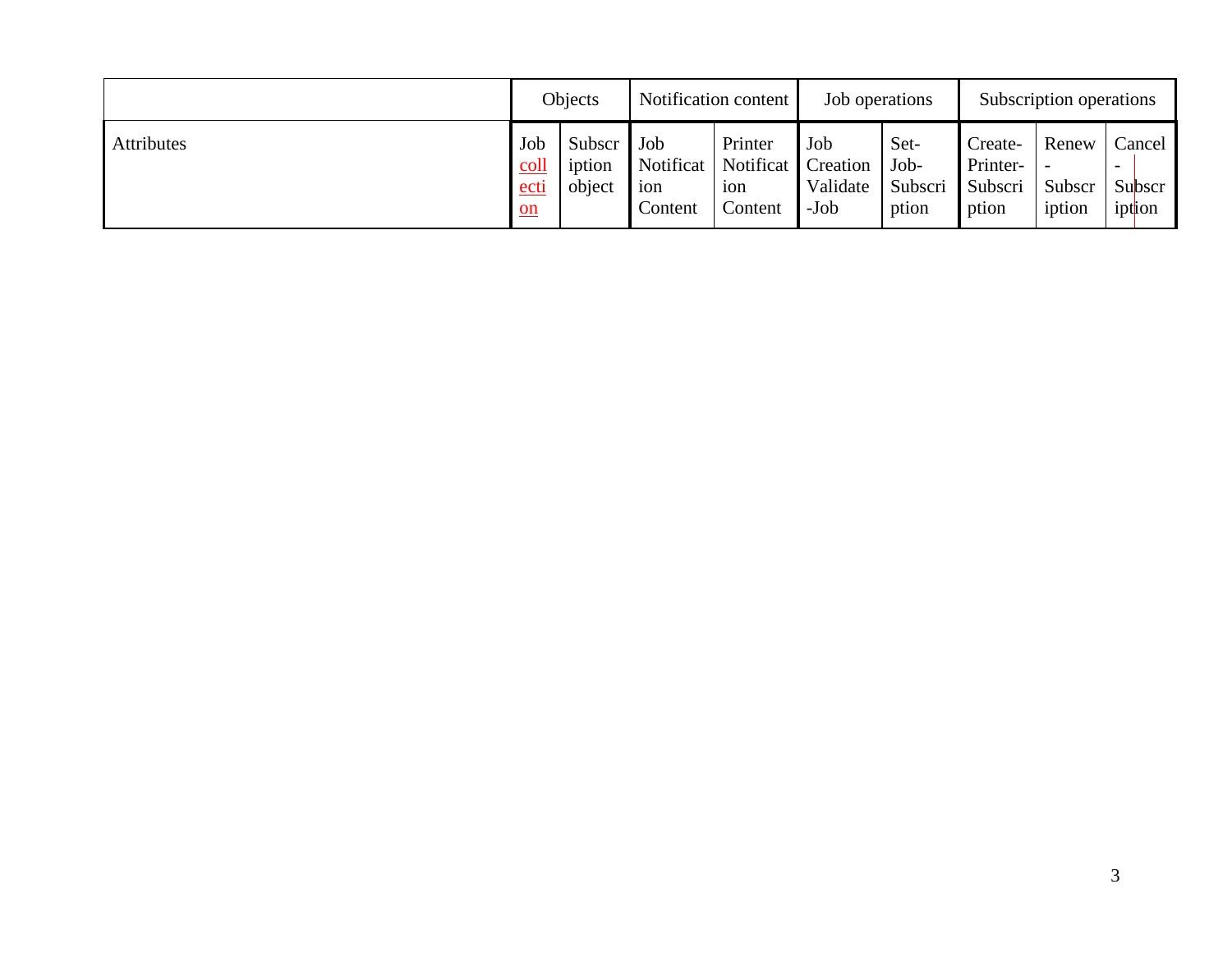|                                                                       | Objects                   |                            |                                    | Notification content                   | Job operations                        |                                  | Subscription operations                 |                           |                            |  |
|-----------------------------------------------------------------------|---------------------------|----------------------------|------------------------------------|----------------------------------------|---------------------------------------|----------------------------------|-----------------------------------------|---------------------------|----------------------------|--|
| <b>Attributes</b>                                                     | Job<br>coll<br>ecti<br>on | Subscr<br>iption<br>object | Job<br>Notificat<br>ion<br>Content | Printer<br>Notificat<br>ion<br>Content | Job<br>Creation<br>Validate<br>$-Job$ | Set-<br>Job-<br>Subscri<br>ption | Create-<br>Printer-<br>Subscri<br>ption | Renew<br>Subscr<br>iption | Cancel<br>Subscr<br>iption |  |
| notify-recipients (1setOf uri)                                        | $\mathbb{R}$              | <b>RC</b>                  |                                    |                                        | [R]                                   | [R]                              | $[R] \in$                               |                           |                            |  |
| notify-events (1setOf type2 keyword)                                  | $\overline{\text{R}}$     | <b>RC</b>                  |                                    |                                        | [R]                                   | [R]                              | [RE]                                    |                           |                            |  |
| notify-content-type (mimeMediaType)<br>3                              | $\overline{\text{R}}$     | $\mathbf R$                |                                    |                                        | [R]                                   | [R]                              | [R]                                     |                           |                            |  |
| notify-user-data (octetString(63))                                    | $\overline{R}$            | <b>RC</b>                  | $\mathbf R$                        | $\mathbf R$                            | [R]                                   | [R]                              | [RE]                                    |                           |                            |  |
| notify-exclude-event-masks (1setOf octetString(8))                    | $\overline{\mathbf{R}}$   | $\overline{\mathbf{c}}$    |                                    |                                        | H                                     | H                                | H                                       |                           |                            |  |
| attributes-charset (charset)                                          | $R*$                      | $\overline{.}$             | $\mathbf{R}$                       | $\mathbf{R}$                           | $\overline{R}$                        | $\mathbf R$                      | <b>RC</b>                               | <b>RC</b>                 | $R\dot{\bm{\phi}}$         |  |
| notify-attributes-charset (charset)<br>6.                             | Ŕ                         | $\overline{\mathsf{R}}$    | $\overline{\text{R}}$              | $\overline{\mathbf{R}}$                | [O]                                   | [O]                              | [O]                                     |                           |                            |  |
| attributes-natural-language (naturalLanguage)<br>7.                   | $R^*$                     | $\overline{R}$             | $\mathbf{R}$                       | $\mathbf{R}$                           | $\mathbf R$                           | $\mathbf R$                      | <b>RC</b>                               | <b>RC</b>                 | $R\ddot{\Phi}$             |  |
| 8.<br>notify-attributes-natural-languages (1setOf<br>naturalLanguage) | $\overline{\Theta}R$      | $\overline{\Theta}R$       | $\overline{\mathsf{R}}$            | $\overline{\mathbf{R}}$                | [O]                                   | [O]                              | [O]                                     |                           |                            |  |
| $6.9.$ notify-lease-time-requested (integer(0:MAX))                   |                           |                            |                                    |                                        |                                       |                                  | [RE]                                    | <b>IRE</b>                |                            |  |
| 7.10. notify-lease-time-granted (integer(0:MAX))                      |                           |                            |                                    |                                        |                                       |                                  | Return                                  | Return                    |                            |  |
| 8.11. notify-lease-expiration-time<br>(integer(0:MAX))                |                           | $\underline{R}C$           |                                    |                                        |                                       |                                  | Return                                  | Return                    |                            |  |
| 9.12. notify-persistence-requested (boolean)                          |                           |                            |                                    |                                        |                                       |                                  | [O]                                     |                           |                            |  |
| 40.13. notify-persistence-granted (boolean)                           |                           |                            |                                    |                                        |                                       |                                  | Return                                  | Return                    |                            |  |
| 11.14. job-trigger-event (type2 keyword)                              | R <sup>2</sup>            | $\overline{.}$             | R(2)                               | R(2)                                   |                                       |                                  |                                         |                           |                            |  |
| printer-trigger-event (type2 keyword)                                 |                           |                            |                                    | $\mathbf{R}$                           |                                       |                                  |                                         |                           |                            |  |
| 12.15. job-trigger-time (integer(MIN:MAX))                            | R <sup>2</sup>            | $\overline{.}$             | $\mathbf R$                        | $\overline{\mathbf{R}}$                |                                       |                                  |                                         |                           |                            |  |
| printer-trigger-time (integer(1:MAX))                                 |                           |                            |                                    | $\mathbf{R}$                           |                                       |                                  |                                         |                           |                            |  |
| 13.16. job-trigger-date-time (dateTime)                               | $\Theta$ ?                | $\overline{.}$             | $\lceil$ $\rceil$                  |                                        |                                       |                                  |                                         |                           |                            |  |
| printer-trigger-date-time (dateTime)                                  |                           |                            |                                    | H                                      |                                       |                                  |                                         |                           |                            |  |
| 44.17. request-id (integer (1:MAX))                                   | Ŕ                         | $\overline{\text{R}}$      | $\mathbf R$                        | $\overline{R}$                         |                                       |                                  |                                         |                           |                            |  |
| notify-request-ids (1setOf integer(0:MAX))                            | $\overline{\mathbf{R}}$   | $\overline{\mathbf{c}}$    |                                    |                                        |                                       |                                  |                                         |                           |                            |  |
| 45.18. subscription-id (integer(1:MAX))                               | $**$                      | <b>RC</b>                  | Per-PrR                            | Per-PrR                                |                                       |                                  | Return                                  | <b>RC</b>                 | $R\oplus$                  |  |
| delivery failure count (integer(0:MAX))                               |                           | $\overline{\mathsf{C}}$    |                                    |                                        |                                       |                                  |                                         |                           |                            |  |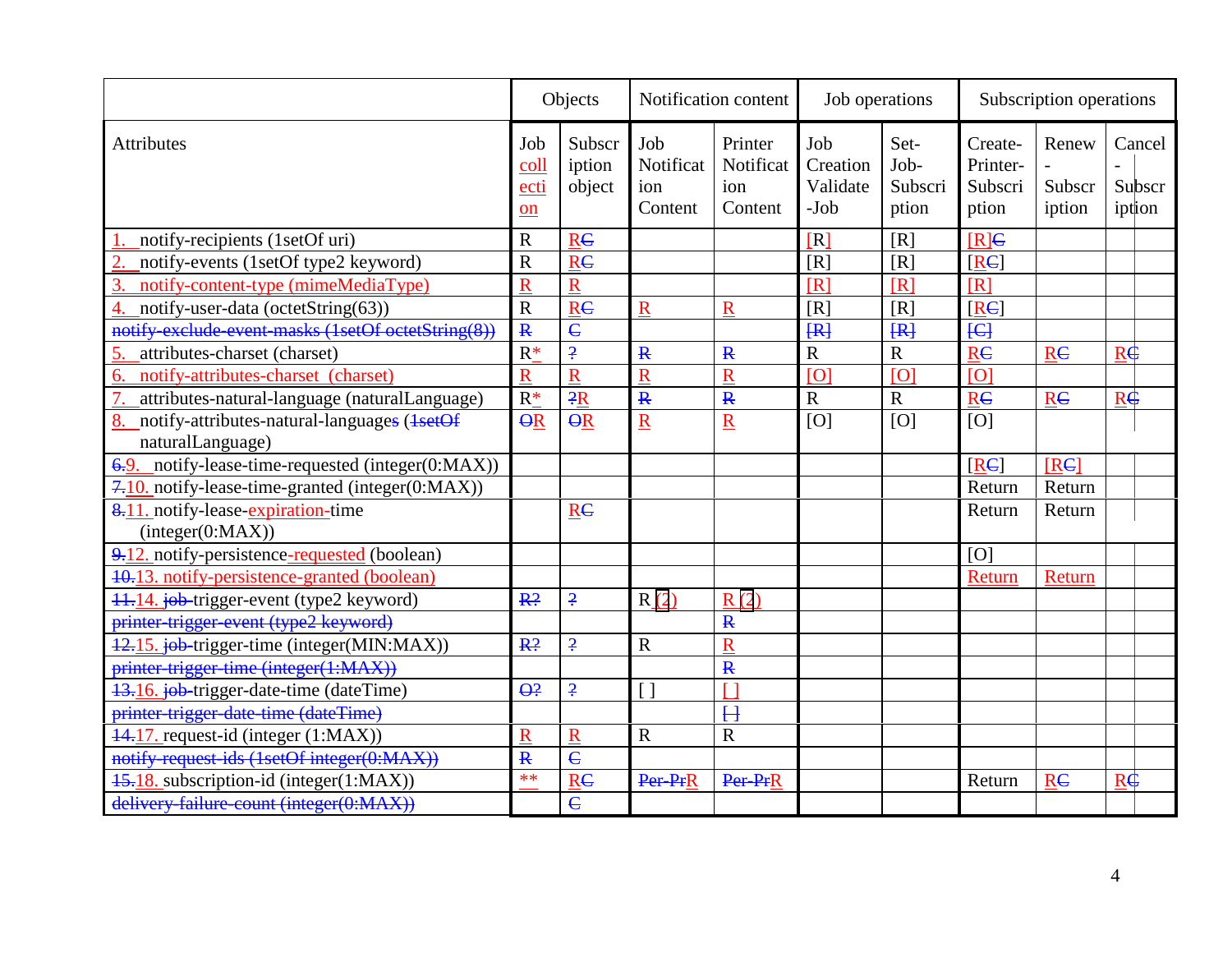- 39 Legend: "R" REQUIRED for Printer to support; <del>"C" CONDITIONAL; Printer MUST support if support Per-Printer subscriptions;</del>
- 40 "O" OPTIONAL for Printer to support; "[ ]" OPTIONAL for sender to send; Return Printer MUST return; "Per-Pr" -
- 41 REQUIRED if Notification from a Per-Printer subscription; "Per-Job" REQUIRED if Notification from a Per-Job subscription;
- 42  $\frac{*}{ }$  in the Job object, not the subscription.
- <sup>43</sup> \*\* 1setOf collection index is the implicit subscription-id for a Per-Job subscription and is sent in the Notification.
- 44

|                                                               | Objects                       |                                | Notification            |                             | Job operations                        |                                  | Subscription operations                 |                           |                            |
|---------------------------------------------------------------|-------------------------------|--------------------------------|-------------------------|-----------------------------|---------------------------------------|----------------------------------|-----------------------------------------|---------------------------|----------------------------|
| <b>Attributes</b>                                             | Job<br>obje<br><sub>c</sub> t | Subsc<br>riptio<br>n<br>object | Job<br>Notific<br>ation | Printer<br>Notific<br>ation | Job<br>Creation<br>Validate<br>$-Job$ | Set-<br>Job-<br>Subscr<br>iption | Create-<br>Printer-<br>Subscri<br>ption | Renew<br>Subscr<br>iption | Cancel<br>Subscr<br>iption |
| 16.19. version-number (integer (0:32767))                     |                               |                                | $\mathbf R$             | $\mathbf R$                 |                                       |                                  |                                         |                           |                            |
| 47.20. status-code (integer (0:32767))                        |                               |                                | (600)                   | (601)                       |                                       |                                  |                                         |                           |                            |
| $\frac{18.21}{100}$ job-printer-uri (uri)                     | $\mathbf R$                   |                                | R(22)                   |                             |                                       |                                  |                                         |                           |                            |
| 49.22. printer-uri (uri)                                      |                               | $-2R$                          |                         | R(21)                       | $\mathbf R$                           | $\mathbf R$                      | R <sub>C</sub>                          | R <sub>E</sub>            | $R\oplus$                  |
| $20.23$ , printer-name (name(127))                            |                               |                                | $\mathbf R$             | $\overline{R}$              |                                       |                                  |                                         |                           |                            |
| $24.24$ . job-id (integer(1:MAX))                             | $\mathbf R$                   |                                | $\mathbf R$             | Per-Jb                      |                                       |                                  |                                         |                           |                            |
| 22.25. job-name (name(MAX)) [SNMP can truncate]               | $\mathbf R$                   |                                | $\mathbf R$             | Per-Jb                      |                                       |                                  |                                         |                           |                            |
| 23.26. requesting-user-name (name(MAX))                       | $\underline{R}$               |                                |                         |                             |                                       |                                  |                                         |                           |                            |
| $24.27$ . subscriber-user-name (name(MAX))                    |                               | R <sub>C</sub>                 | R(26)                   | R(26)                       |                                       |                                  |                                         |                           |                            |
| $25.28$ . job-state (type1 enum)                              | $\mathbf R$                   |                                | $\mathbf R$             |                             |                                       |                                  |                                         |                           |                            |
| 26.29. printer-state (type1 enum)                             |                               | $\mathbf R$                    |                         | $\mathbf R$                 |                                       |                                  |                                         |                           |                            |
| 27.30. job-state-reasons (1setOf type2 keyword)               | $\mathbf R$                   |                                | $\mathbf R$             |                             |                                       |                                  |                                         |                           |                            |
| 28.31. printer-state-reasons (1setOf type2 keyword)           |                               | $\overline{R}$                 |                         | $\overline{R}$              |                                       |                                  |                                         |                           |                            |
| $29.32$ printer-is-accepting-jobs (boolean)                   |                               | $\mathbf R$                    |                         | $\mathbf R$                 |                                       |                                  |                                         |                           |                            |
| 30.33. job-k-octets-processed (integer(0:MAX))                | $\mathbf O$                   |                                | [pg/cp]                 |                             |                                       |                                  |                                         |                           |                            |
| 31.34. job-impressions-completed (integer(0:MAX))             | $\mathbf O$                   |                                | [pg/cp]                 |                             |                                       |                                  |                                         |                           |                            |
| $\frac{32.35}{2}$ job-media-sheets-completed (integer(0:MAX)) | $\mathbf{O}$                  |                                | [pg/cp]                 |                             |                                       |                                  |                                         |                           |                            |
| 33.36. job-collation-type (type2 enum)                        | $\overline{O}$                |                                | [pg/cp]                 |                             |                                       |                                  |                                         |                           |                            |
| 34.37. sheet-completed-copy-number (integer(-2:MAX))          | $\overline{O}$                |                                | [pg/cp]                 |                             |                                       |                                  |                                         |                           |                            |
| 35.38. sheet-completed-document-number(integer(-              | $\mathbf O$                   |                                | [pg/cp]                 |                             |                                       |                                  |                                         |                           |                            |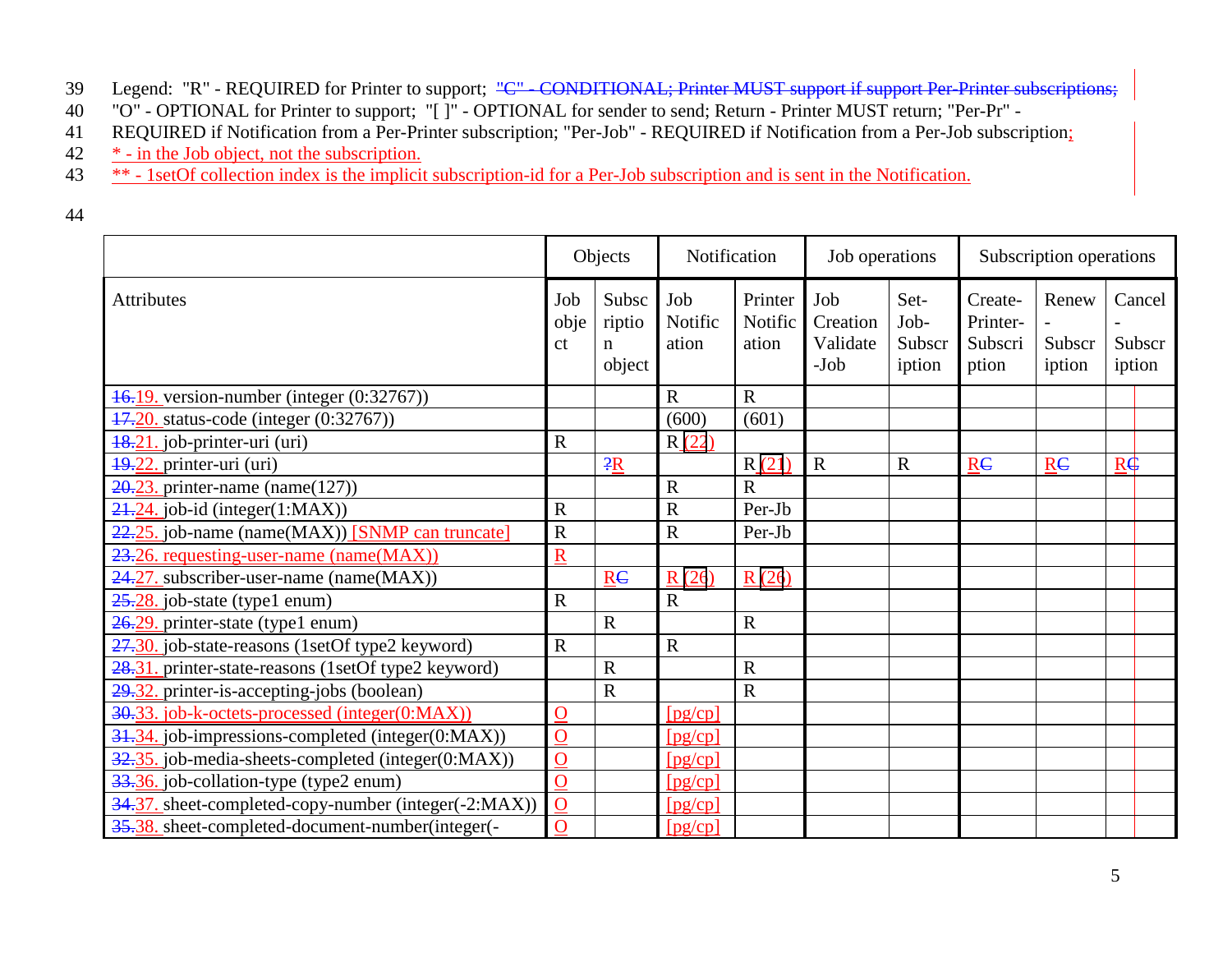|            | Objects                      |                                | Notification            |                  | Job operations                                |                                  | Subscription operations                 |                           |                            |
|------------|------------------------------|--------------------------------|-------------------------|------------------|-----------------------------------------------|----------------------------------|-----------------------------------------|---------------------------|----------------------------|
| Attributes | Job<br>obje<br><sub>ct</sub> | Subsc<br>riptio<br>n<br>object | Job<br>Notific<br>ation | Printer<br>ation | Job<br>Notific Creation<br>Validate<br>$-Job$ | Set-<br>Job-<br>Subscr<br>iption | Create-<br>Printer-<br>Subscri<br>ption | Renew<br>Subscr<br>iption | Cancel<br>Subscr<br>iption |
| 2:MAX)     |                              |                                |                         |                  |                                               |                                  |                                         |                           |                            |

45 Legend: "R" - REQUIRED for Printer to support; "C" - CONDITIONAL; Printer MUST support if support Per-Printer subscriptions;

46 "O" - OPTIONAL for Printer to support; "[ ]" - OPTIONAL for sender to send; Return - Printer MUST return; "Per-Pr" -<br>47 REQUIRED if Notification from a Per-Printer subscription; "Per-Jb" - REQUIRED if Notification from

REQUIRED if Notification from a Per-Printer subscription; "Per-Jb" - REQUIRED if Notification from a Per-Job subscription;

48 "[pg/cp]" - OPTIONAL in a 'job-progress' or 'job-completed' notification; (nn) - an alternate source of the data in a Notification.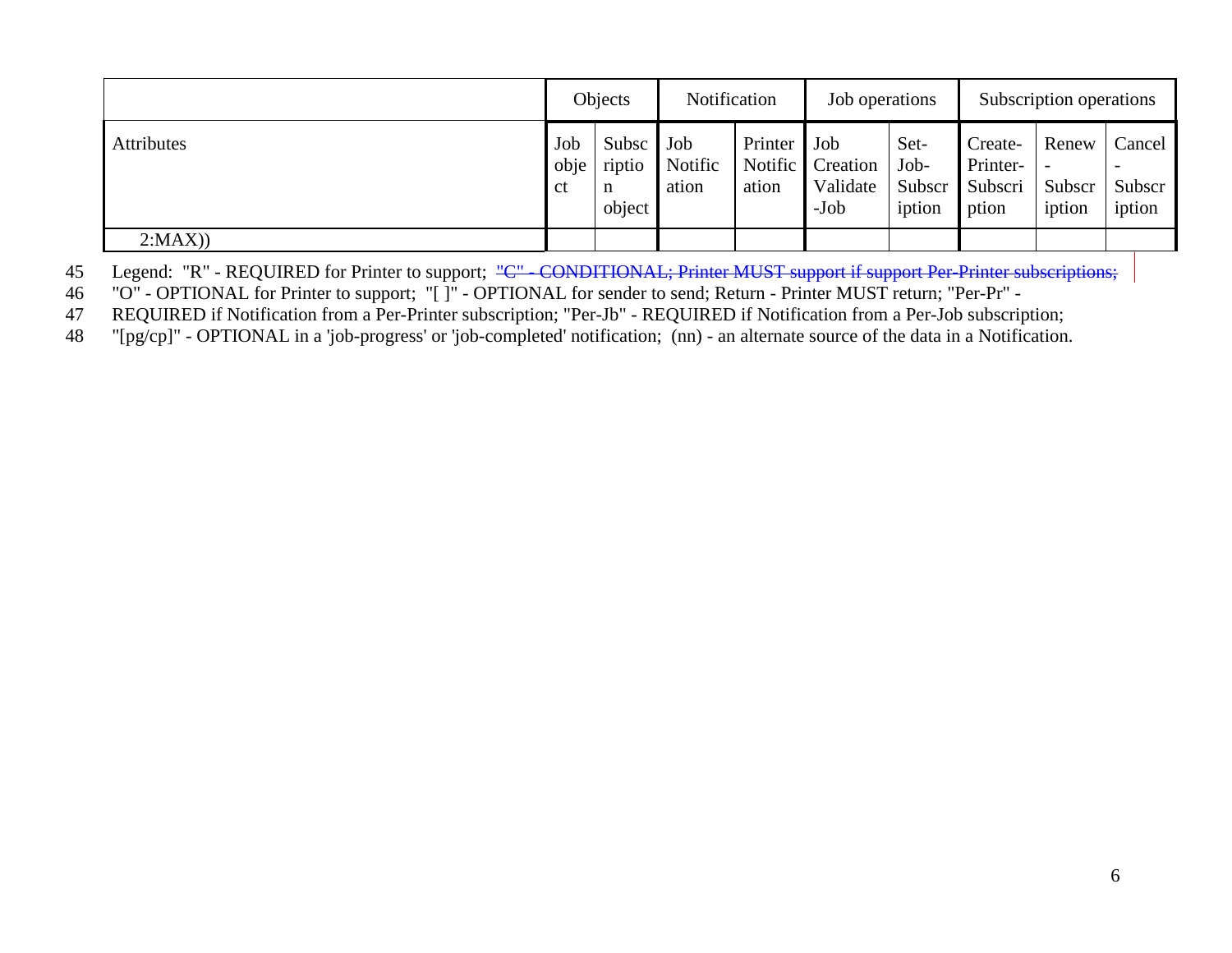|                                                                | Objects           |                                              | Notification            |                             | Job operations                        |                                  | Subscription operations                 |                           |  |                            |
|----------------------------------------------------------------|-------------------|----------------------------------------------|-------------------------|-----------------------------|---------------------------------------|----------------------------------|-----------------------------------------|---------------------------|--|----------------------------|
| <b>Attributes</b>                                              | Job<br>obje<br>ct | Printe<br>$\underline{\mathbf{r}}$<br>object | Job<br>Notific<br>ation | Printer<br>Notific<br>ation | Job<br>Creation<br>Validate<br>$-Job$ | Set-<br>Job-<br>Subscr<br>iption | Create-<br>Printer-<br>Subscri<br>ption | Renew<br>Subscr<br>iption |  | Cancel<br>Subscr<br>iption |
| 36.39. impressions-interpreted (integer(-2:MAX))               | $\mathbf O$       |                                              | [pg/cp]                 |                             |                                       |                                  |                                         |                           |  |                            |
| 37.40. impressions-completed-current-copy (integer(-<br>2:MAX) | $\overline{0}$    |                                              | [pg/cp]                 |                             |                                       |                                  |                                         |                           |  |                            |
| 38.41. notify-schemes-supported (1setOf uriScheme)             |                   | $\mathbf R$                                  |                         |                             |                                       |                                  |                                         |                           |  |                            |
| 39.42. notify-content-types-supported (1setOf<br>collection)   |                   | $\overline{\mathbf{R}}$                      |                         |                             |                                       |                                  |                                         |                           |  |                            |
| 39.43. notify-events-default (1setOf type2 keyword)            |                   | $\mathbf R$                                  |                         |                             |                                       |                                  |                                         |                           |  |                            |
| 40.44. notify-events-supported (1setOf type2 keyword)          |                   | $\overline{\text{R}}$                        |                         |                             |                                       |                                  |                                         |                           |  |                            |
| 41.45. max-events-supported (integer(5:MAX))                   |                   | $\mathbf R$                                  |                         |                             |                                       |                                  |                                         |                           |  |                            |
| 42.46. max-job-subscriptions-supported<br>interger(1:MAX))     |                   | $\overline{\mathbf{R}}$                      |                         |                             |                                       |                                  |                                         |                           |  |                            |
| 43.47. max-printer-subscriptions-supported<br>(integer(0:MAX)) |                   | $\underline{R}$                              |                         |                             |                                       |                                  |                                         |                           |  |                            |
| 44.48. notify-lease-time-supported<br>(rangeOfInteger(0:MAX))  |                   | $\underline{\mathbf{R}}$                     |                         |                             |                                       |                                  |                                         |                           |  |                            |
| 45.49. notify-lease-time-default (integer(0:MAX))              |                   | $\mathbf R$                                  |                         |                             |                                       |                                  |                                         |                           |  |                            |
| 46.50. persistent-jobs-supported (boolean)                     |                   | $\mathbf R$                                  |                         |                             |                                       |                                  |                                         |                           |  |                            |
| 47.51. persistent-subscriptions-supported (boolean)            |                   | $\overline{O}$                               |                         |                             |                                       |                                  |                                         |                           |  |                            |
| 48.52. printer-state-change-time (integer(MIN:MAX))            |                   | $\overline{O}$                               |                         |                             |                                       |                                  |                                         |                           |  |                            |
| 49.53. printer-state-change-date-time (dateTime)               |                   | $\overline{O}$                               |                         |                             |                                       |                                  |                                         |                           |  |                            |
|                                                                |                   |                                              |                         |                             |                                       |                                  |                                         |                           |  |                            |

- 50 Legend: "R" REQUIRED for Printer to support; "C" CONDITIONAL; Printer MUST support if support Per-Printer subscriptions;
- 51 "O" OPTIONAL for Printer to support; "[ ]" OPTIONAL for sender to send; Return Printer MUST return; "Per-Pr" -
- REQUIRED if Notification from a Per-Printer subscription; "Per-Jb" REQUIRED if Notification from a Per-Job subscription;
- 53 "[pg/cp]" OPTIONAL in a 'job-progress' or 'job-completed' notification; (nn) an alternate source of the data in a Notification.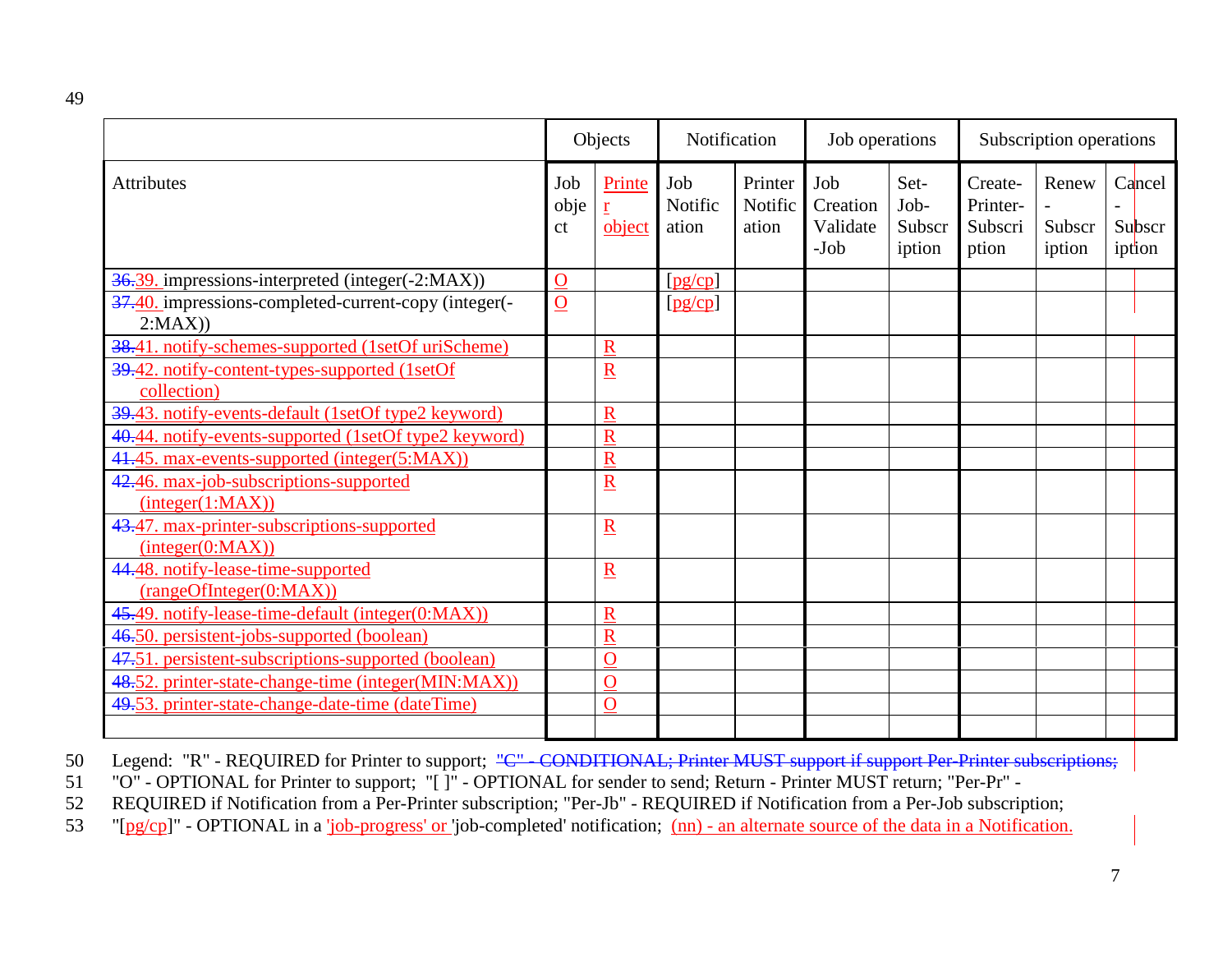# **2 Change History**

### *2.1 Changed made to the 8/17/99 version to make the 8/19/99 version*

- 1. Added "notify-content-type" (mimeMediaType) so that the client can specify whether human consumable versus machine consumable.
- 2. Added "notify-content-type-supported" (1setOf collection) Printer Description attribute to represent which notification format types are supported for each supported delivery scheme.
- 3. Made Per-Printer Subscriptions and the Subscription object REQUIRED if notification is supported. So both Per-Job and Per-Printer subscriptions are REQUIRED. There is no longer any CONDITIONALLY REQUIRED indication in our spec.
- 4. Added "notify-attributes-charset" to represent "attributes-charset" in subscription requests and objects to distinguish it from the request's "attributes-charset" attribute.
- 5. Added "notify-attributes-natural-language" to represent "attributes-natural-language" in subscription requests and objects to distinguish it from the request's "attributes-natural-language" attribute.

#### *2.2 Changes made to the 8/11/99 version to make the 8/17/99 version:*

- 1. Instead of the "notify-exclude-event-mask" (1setOf octetString(8)) attribute, we agreed to use introduce
- the new 'collection' attribute syntax that we have been talking about for over a year for use in the Job
- object to specify multiple subscriptions in a Job creation operation. So the "notify" operation attribute
- for Job creation operations will have the attribute syntax: '1setOf collection'. The member attributes of
- each collection value for Per-Job subscriptions are the same as the attributes of a Subscription object
- instance for Per-Printer subscriptions. For terminology a "subscription" is either a collection value of
- the "notify" operation attribute in a Job Creation operation or is a Subscription object.
- 2. Each subscription will contain only one multi-valued attribute: "notify-events" (1setOf type2 keyword). The remaining attributes will be single valued:
- "notify-recipients" (uri)
- "notify-user-info" (octetString(63))
- "attributes-charset" (charset)
- "attributes-natural-language" (naturalLanguage)
- "request-id" (integer(0:MAX))
- 3. The client supplies an "attributes-natural-language" in a subscription in order to get a different natural
- language than for the request that creates the subscription. However, the only time that the natural
- language has any bearing on the Notification content, is when that content is the Human Consumable
- form. The Machine Consumable form of the Notification content will have no localization in it.

|      | 86 4. The minimum number of notification recipients that are required to support is 1. Hence the minimum |
|------|----------------------------------------------------------------------------------------------------------|
| 87 - | number of collection values is 1 and the minimum number of Subscription objects is 1, if Per-Printer     |
| 88   | subscriptions are supported at all.                                                                      |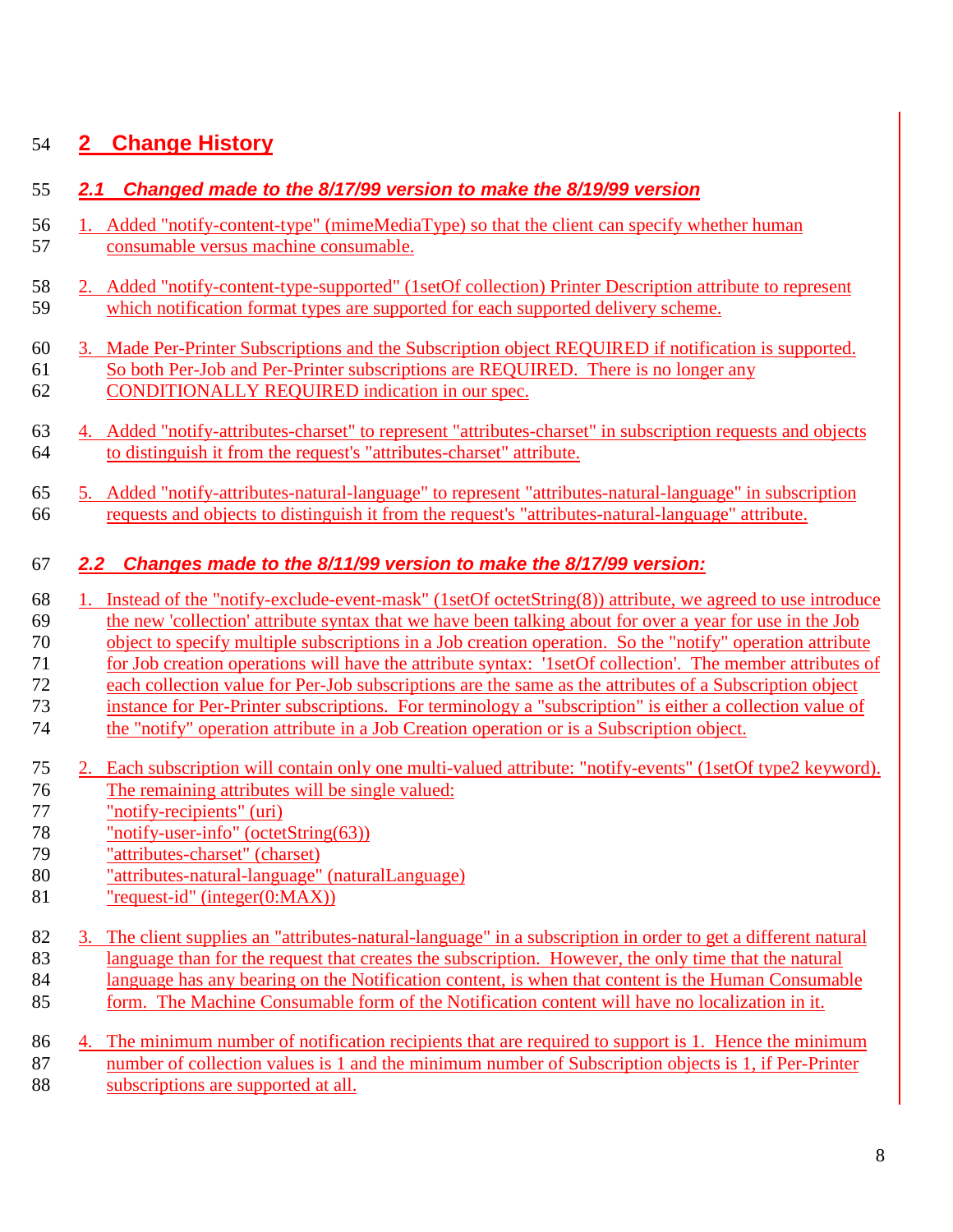- 5. Instead of inventing a special operation that sets the Job attributes related to notification, we will define a single Set-Job-Attributes operation for changing the values of any Job attribute that is not defined to
- be READ-ONLY. We will not define the corresponding Set-Printer-Attributes operation at this time,
- but will lump that operation with the other System Administration operations, since changing Printer
- attributes is an administrative function. Changing Job attributes is an end-user function for your own
- jobs, and an operator operation for other's Jobs.
- 6. A Printer can grant a larger or smaller least to that requested, including granting an infinite lease.
- 7. Change "persistence (boolean)" operation attribute to "persistence-requested (boolean)" in the Create-Printer-Subscription. Keep it OPTIONAL to support. However, add a REQUIRED "persistence-
- granted (boolean)" operation attribute that MUST be returned in the response. While implementations
- are RECOMMENDED to make all Subscriptions persistence, same as for jobs, they MAY have a more
- 100 limited number that are persistent, including none.
- 8. Add two Printer Descriptions attributes: "persistent-job-supported" (boolean) and "persistent-subscriptions-supported" (boolean).
- 9. The Get-Printer-Subscriptions and Get-Printer-Subscription-Attributes will return attributes Subscription attributes group, so there will be a new Subscription attribute tag assigned in the Encoding and Transport.
- 10. Changed the name of the "notify-lease-time" (integer(0:MAX)) in the Subscription object to "notify-least-expiration-time" (integer(0:MAX)) since it is the time at which the lease expires.
- 11. Eliminated storing the trigger-event, trigger-time, and trigger-date-time in the subscription and passed 109 them only in the Notification content.

 12. Add "printer-state-change-time" (integer(MIN:MAX)) and "printer-state-change-date-time" (dateTime) Printer Description attributes to record the time that the Printer last changed state. Then an application 112 that come up after that can tell when the printer got into its current state by querying the Printer when 113 the application starts up. Lesson from the Printer MIB alert table.

- 13. Defined the "subscription-id" attribute for use with Per-Job subscriptions as being the index of the 115 1setOf collection, starting at '1'. Then a Notification Recipient can have a unique identification for each subscription whether it be Per-Job or Per-Printer, for use in catching duplicate or skipped notifications using the "request-id".
- 14. Deleted the "delivery-failure-count" (integer(0:MAX)) from the Subscription object as not necessary.
- 15. Transports that have limited space, like SNMP, can truncate the "job-name" to less than 255 octets, in order to fit.
- 16. Added the "subscription-printer-uri" (uri) to the Subscription object to go along with the Job's "job-printer-uri" (uri) attribute.
- 17. Added "job-k-octets-processed" (integer(0:MAX)) to the Job Notification content for 'job-progress' and 'job-completed' events.